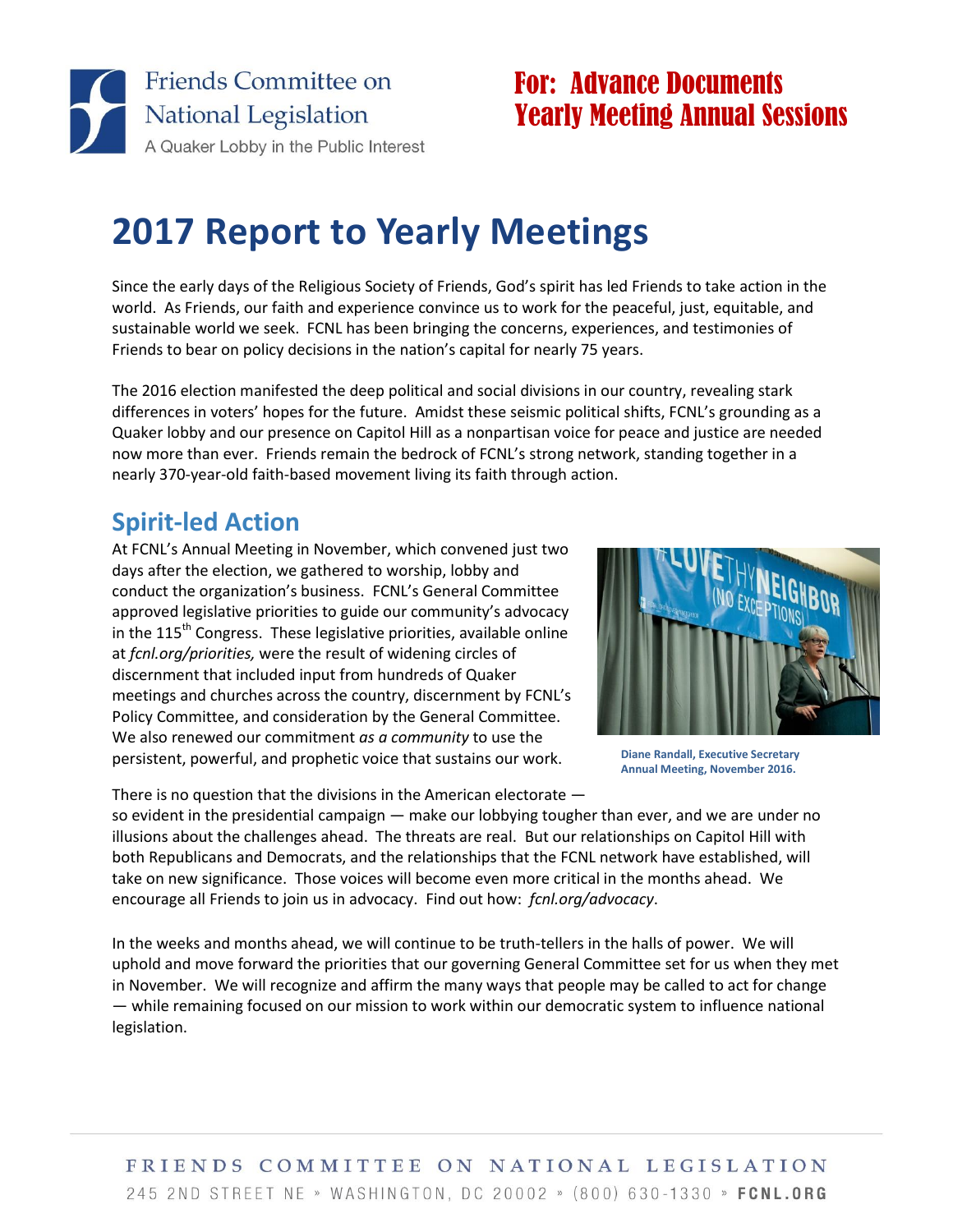### **The World We Seek: Now Is the Time Capital Campaign**

As FCNL nears 75 years of faithful witness, we are building a sustainable future through a five-year, \$15 million capital campaign that is strengthening the foundation of FCNL's lobbying and educational programs. The success of the campaign, however, rests in far more than meeting a specific financial goal. The most important impact of the campaign is the degree to which it is empowering FCNL to fulfill its mission and engage as many people as possible in our work. By the time the campaign ends on June 30, 2017, FCNL will have hosted 35 campaign events in 23 states and the District of Columbia. We have been fortunate to have a broad base of support in this campaign from our national community of supporters — individuals, meetings, and churches — who are helping to ensure the future of Quaker advocacy.

#### **Love Thy Neighbor (No Exceptions)**

As our country struggles with deep divisions, it becomes even more urgent to highlight the value we place in one another. We invite Friends to help shift the narrative and spread a message of love by joining the #LoveThyNeighbor campaign*: fcnl.org/lovethyneighbor.*

We are grateful to the 25 Yearly Meetings that have appointed members to serve on FCNL's General Committee. Thank you for sharing the nurturing gifts of these wise and committed Friends. With their guidance, we seek to remain open to where God's spirit leads us. Please hold us in the Light this year as we continue to work for the world we seek.



Eric Ginsburg North Carolina Yearly Meeting (Conservative) Clerk, FCNL General Committee March 2017

#### **FCNL's Executive Committee and Education Fund Board**

Eric Ginsburg, Clerk, North Carolina Yearly Meeting (Conservative) Bridget Moix, Assistant Clerk, Baltimore Yearly Meeting David A. Bantz, Recording Clerk, Alaska Friends Conference Karen Treber, FCNL Treasurer, Baltimore Yearly Meeting Becky Steele, Education Fund Treasurer, New England Yearly Meeting Diane Randall, Executive Secretary, New England Yearly Meeting Mary Lou Hatcher, At-large member FCNL, Philadelphia Yearly Meeting Mark Kharas, At-large member Education Fund, New England Yearly Meeting Constance Brookes, Finance Committee Clerk, Philadelphia Yearly Meeting Scott Duncan, Development Committee Clerk, Philadelphia Yearly Meeting Megan Fair, Field Committee Clerk, Wilmington Yearly Meeting Pam Ferguson, Annual Meeting Planning Committee Clerk, Winchester Friends Church (IN) Beth Henricks, Capital Campaign Committee Clerk, Western Yearly Meeting A.T. Miller, Personnel Committee Clerk, Philadelphia Yearly Meeting Karen Putney, Nominating Committee Clerk, Southeastern Yearly Meeting Kelly Schoolmeester, Policy Committee Clerk, Southern Appalachian Yearly Meeting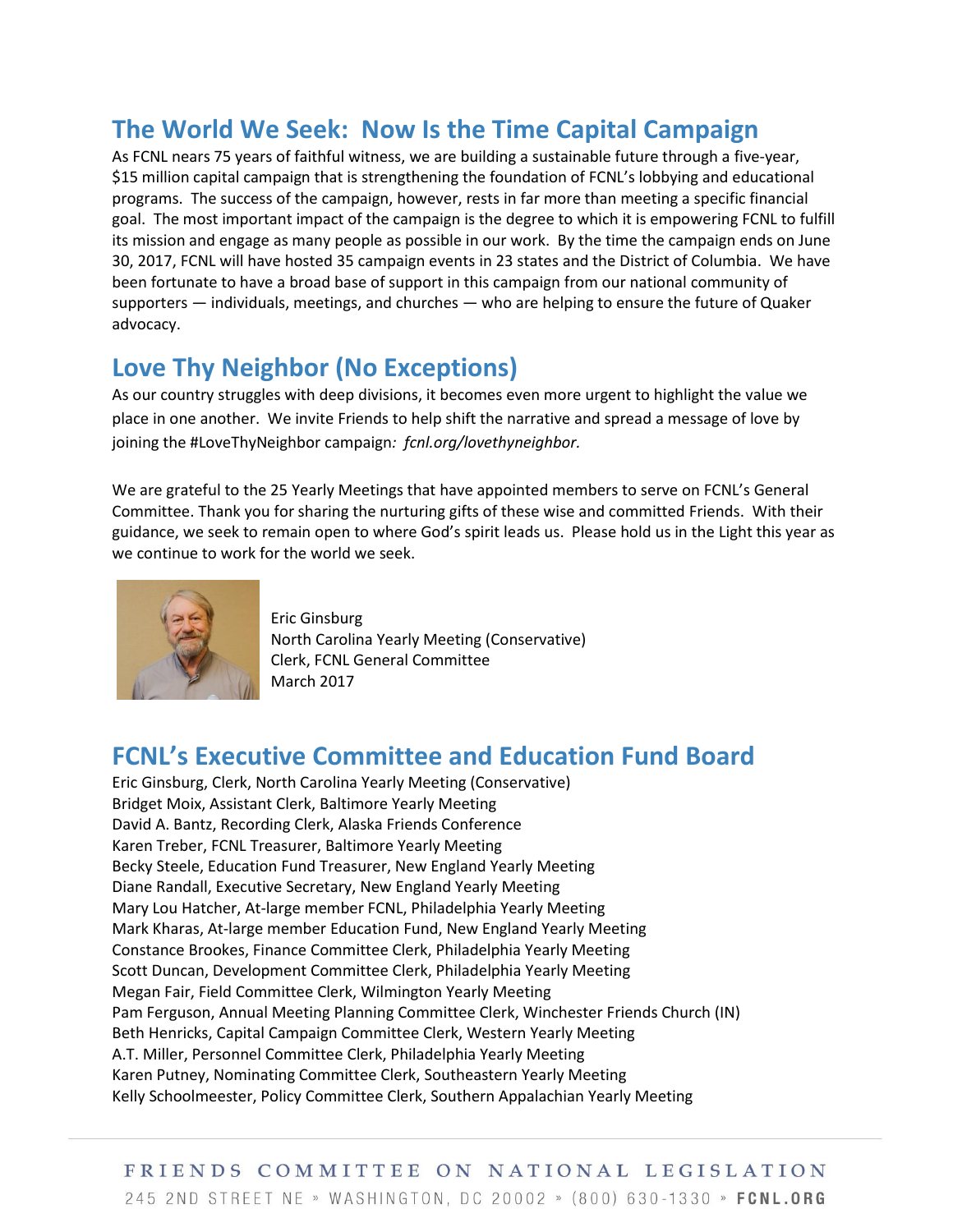## **Our Impact - March 2017**

Many U.S. programs and policies that advance peace and justice are under threat today. FCNL leads work to protect the gains of the past decades, mitigate the most damaging proposals under consideration, and promote civil dialogue across political differences.

#### **Strengthening and Growing our Advocacy Community**

Thousands of new advocates are turning to FCNL for action and skills. We're using our decades of experience in relationship-focused advocacy to train and empower people looking to influence and change U.S. policies. This work is bringing concerns for peace and justice to an increasing number of congressional offices. Our Advocacy Teams are thriving in more than 40 communities across the country, and we continue to launch new groups to build durable connections with members of Congress and persuade them to support key legislation. Last year, the number of FCNL community members lobbying in person grew by 50 percent. In combination with our Washington, DC lobby days and online resources and trainings to help people be effective advocates, we expect to exceed this growth in 2017.

#### **Immigration: Welcoming the Stranger**

As the Trump administration emphasizes enforcement and militarized borders, FCNL is building bipartisan support in Congress for compassionate immigration policies. FCNL staff chair the Interfaith Immigration Coalition, leading lobbying among the faith community to ensure offices hear these voices strongly. We are working closely with Republican and Democratic senators, including Senators Lindsay Graham (SC) and Richard Durbin (IL), to advance the bipartisan BRIDGE Act to protect young immigrants. The 18 young adults in our Advocacy Corps are organizing in their respective communities and building the groundwork necessary to effect real and lasting policy change. In addition to bringing more than 180 people in to lobby in their local congressional offices, members of the Advocacy Corps are working to shape the media discourse, cultivating a local network of constituent advocates, and developing issue expertise to lend additional credibility to their advocacy moving forward.

#### **Peacebuilding: Promoting U.S. Leadership for Peace**

The Trump administration's aggressive foreign policy stances and efforts to increase military spending threaten decades-long efforts on forward-looking prevention of deadly violence. FCNL is working to counteract this trend, and we're partnering with lawmakers like Senator Ben Cardin (MD) to advance peacebuilding initiatives. Administration and congressional decision-makers are reading the report of the bipartisan Experts Committee on Preventing Mass Violence, which we convened last year. The report recommends concrete steps to continue and expand U.S. leadership on preventing mass atrocities. Meanwhile, Republican and Democratic senators are working with us to ask hard questions of the administration and introduce legislation to support U.S. genocide and atrocities prevention efforts.